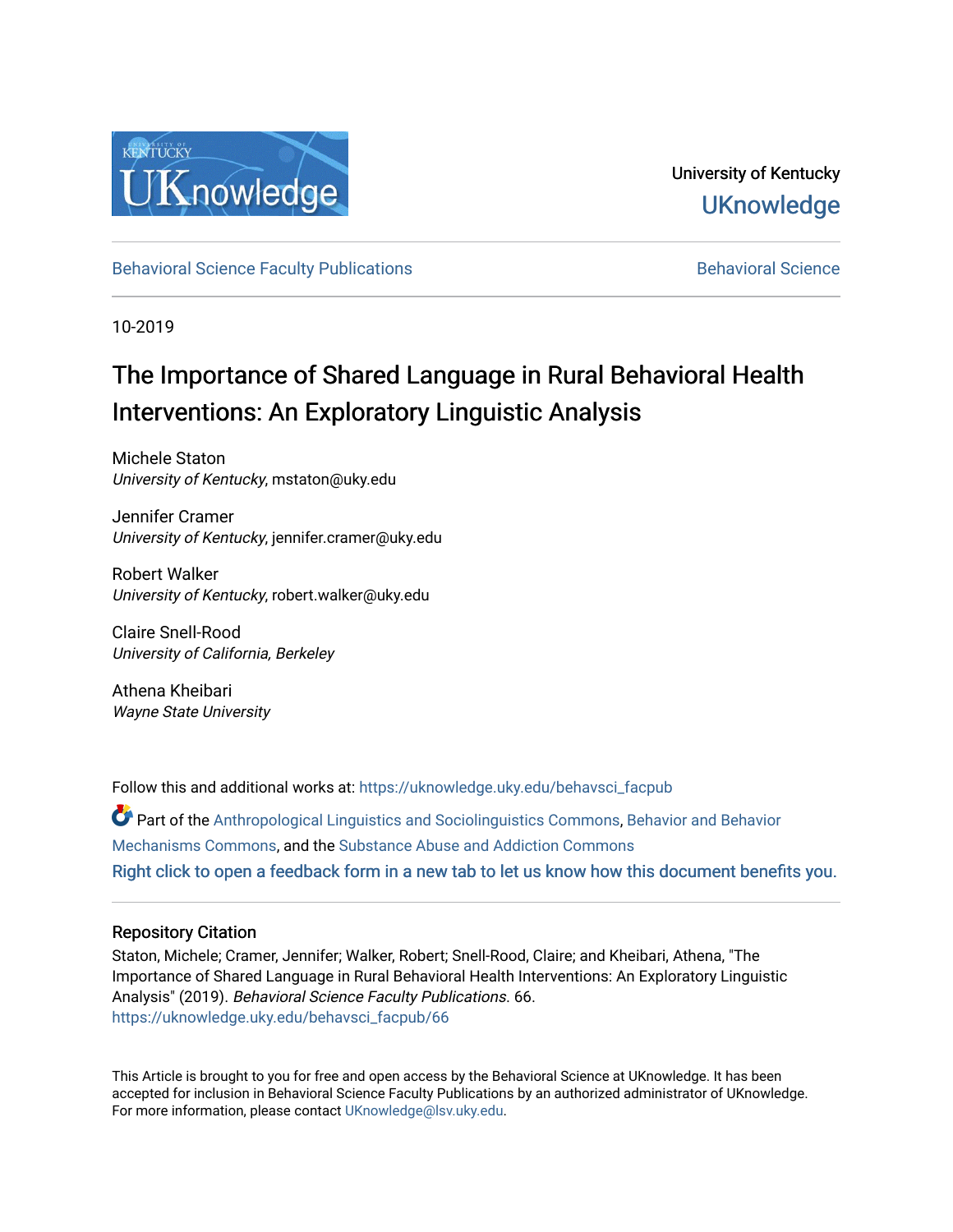# The Importance of Shared Language in Rural Behavioral Health Interventions: An Exploratory Linguistic Analysis

Digital Object Identifier (DOI) https://doi.org/10.1037/rmh0000117

# Notes/Citation Information

Published in Journal of Rural Mental Health, v. 43, issue 4.

Copyright © 2019, American Psychological Association

The copyright holder has granted the permission to post the article here.

© American Psychological Association, 2019. This paper is not the copy of record and may not exactly replicate the authoritative document published in the APA journal. Please do not copy or cite without author's permission. The final article is available, upon publication, at: [https://doi.apa.org/doi/10.1037/](https://doi.apa.org/doi/10.1037/rmh0000117) [rmh0000117](https://doi.apa.org/doi/10.1037/rmh0000117)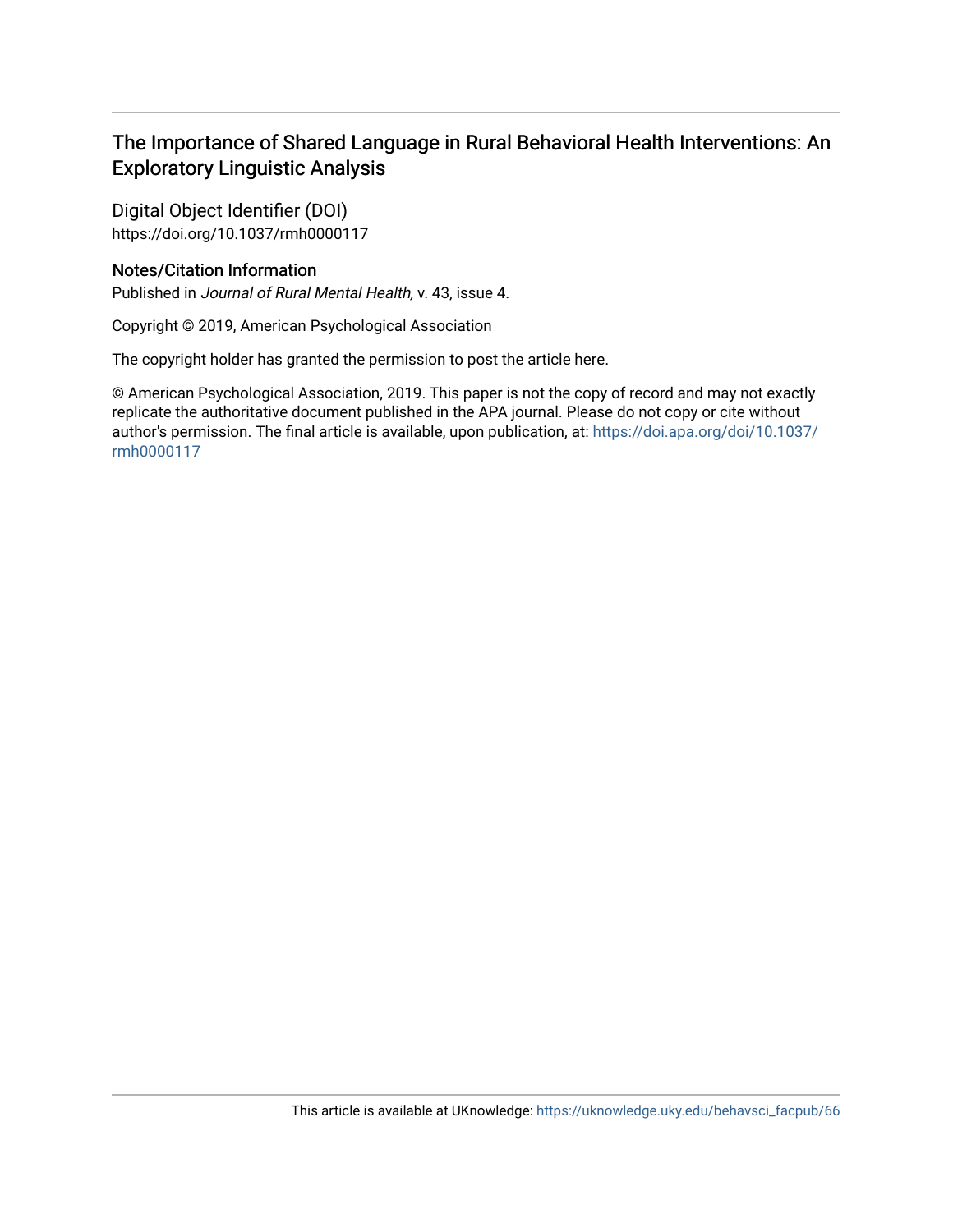

# **HHS Public Access**

Author manuscript Rural Ment Health. Author manuscript; available in PMC 2020 December 11.

#### Published in final edited form as:

Rural Ment Health. 2019 October ; 43(4): 138–149. doi:10.1037/rmh0000117.

# **The importance of shared language in rural behavioral health interventions: An exploratory linguistic analysis**

# **Michele Staton, Ph.D., M.S.W.**\*\* ,

University of Kentucky, College of Medicine, Department of Behavioral Science, 141 Medical Behavioral Science Building, Lexington, KY 40536

# **Jennifer Cramer, Ph.D.**,

University of Kentucky, College of Arts & Sciences, Department of Linguistics, 1415 Patterson Office Tower, Lexington, KY 40506-0027

# **Robert Walker, L.C.S.W., M.S.W**,

University of Kentucky, College of Medicine, Center on Drug & Alcohol Research, 333 Waller Ave., Lexington, KY 40504

# **Claire Snell-Rood, PhD [Assistant Professor]**,

Health and Social Behavior, School of Public Health, University of California, Berkeley

# **Athena Kheibari, PhD, M.A. [Assistant Professor]**

Wayne State University, School of Social Work, 5447 Woodward Avenue, Detroit, MI. 48202

# **Abstract**

A focus on the use of shared language to enhance congruence in interventionist-client dialogue is missing from traditional research on evidence-based practices and rural behavioral health. This study incorporates qualitative interactional sociolinguistics, which includes discourse analysis (typically written or audio recordings of face-to-face encounters with 11 clients and a study interventionist), to describe those speech patterns in a broad sense (dialect), as well as more specific use of communicative strategies to increase parity in the interaction between a rural interventionist delivering an evidence-based practice in the context of a research study with rural women opioid users in a non-therapeutic context. Study findings indicated that in the context of delivering the intervention, use of a shared language, language pattern congruence, and communication styles can greatly augment the intent of the approach with vulnerable populations. In addition, other communicative strategies connected with traditional Appalachian values – such as religion, home, and family – were also important. This study makes an important contribution to behavioral health research and practice by understanding critical factors that may influence evidence-based practice delivery, particularly in real-world settings with vulnerable populations. These findings have important implications for the utilization of creative approaches to understand critical components of the clinical interaction as indicators of fidelity.

<sup>\*\*</sup>Corresponding Author, Phone: 859-312-8245, mstaton@uky.edu.

Trial registration: [ClinicalTrials.gov](http://ClinicalTrials.gov) identifier: NCT01840722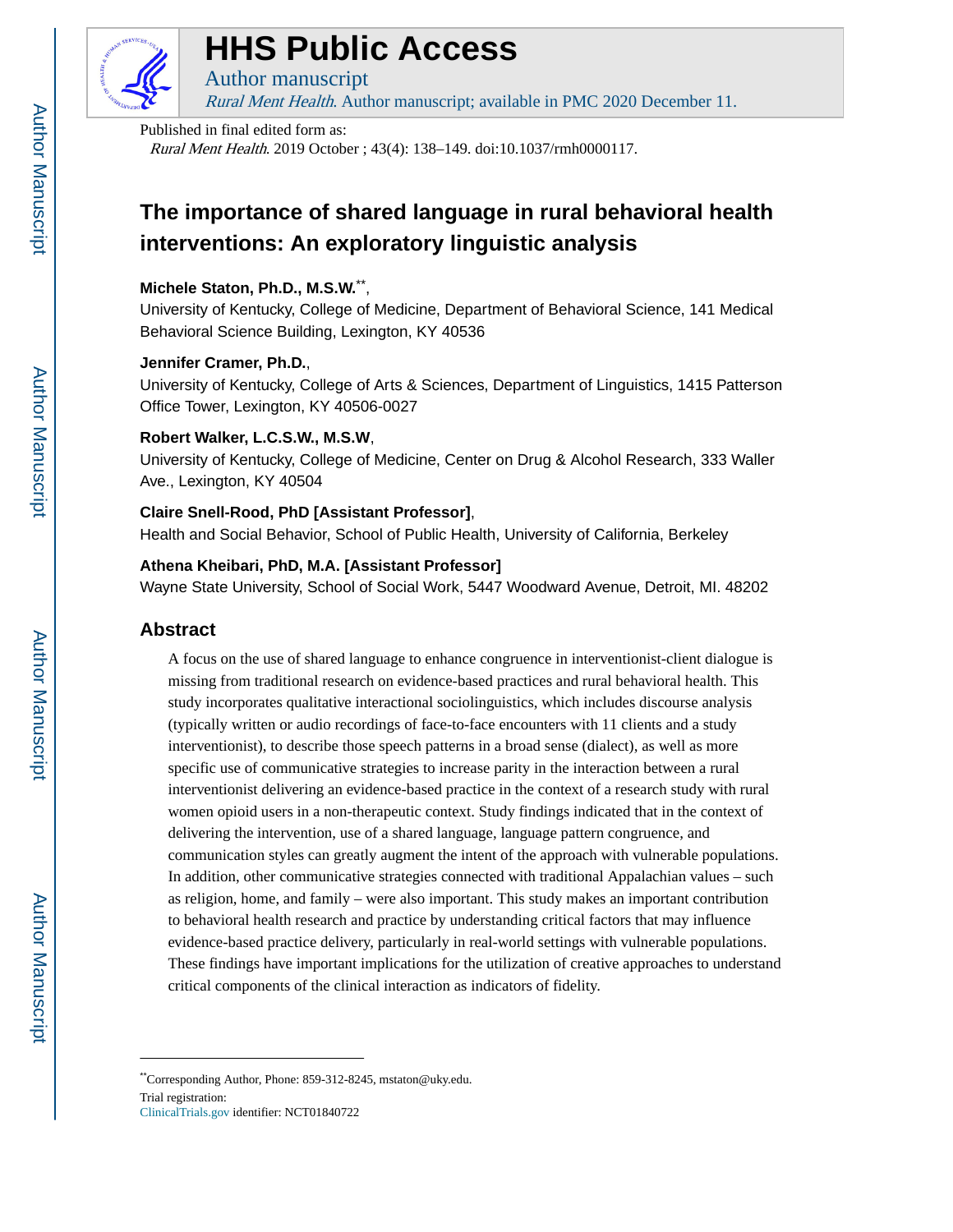#### **Keywords**

evidence-based practices; rural behavioral health; jail interventions; women

Motivational Interviewing (MI) is therapeutic approach with a solid evidence base for reducing risk behaviors including alcohol use (Brown & Miller, 1993), drug use (Palfai et al., 2016), and high-risk sexual practices (Weir, et al., 2009). Because MI is a communication method intended to guide therapeutic interaction rather than a set of prescribed topics, it is applicable to diverse clinical problems. MI stipulates specific forms of communication between interventionists and clients that are grounded in empathy, mutual respect, and reducing resistance to change but also, most importantly, on reducing the disparity in power and control between interventionists and clients (Miller & Rollnick, 2009). One critical way of reducing power and control disparity is for interventionists to use language that most closely mirrors the language of the least empowered member of the relationship – the client. While there are several studies that examine how faithfully MI is practiced in research settings, there is no attention given to the degree to which the language between interventionists and clients is congruent (Morgenstern, et al., 2012). MI implementation studies typically focus on how interventionists use MI approaches and clients use "change words"—terms that indicate intention to change a given behavior (e.g., Miller & Rollnick, 2002). However, the obvious search for clients using change words can suggest a benign but authoritarian interest in moving the relationship as desired by the interventionist. The use of change words may only reflect clients learning what to say to please interventionists. Research is limited on the actual communication between interventionists and client and how nuances of language may be consistent with the aim of MI in reducing disparities in power control between interventionists and clients.

The therapeutic relationship is often characterized by perceptions of power when the interventionist and the client assume forged roles as actors in the interaction (Carr,  $2011$ ) – the interventionist is the helper and the client is the one who needs helping. In fact, a hierarchy is often assumed between the 'knowledgeable' interventionist and the 'disturbed' client. While many studies of language assume fluid notions of power (e.g., Holmes & Stubbe 2003), the therapeutic environment is centered in a domain where "the power differential is quite explicit" (Grainger 2004: 41). This suggests that the language used in therapeutic interactions can serve to either increase or decrease the social distance between the interventionist and the client and to reinforce their broad social positions beyond the therapeutic interaction.

By nature of the roles of the interventionist and the client, there are clear differences in the degree to which these individuals experience power in that the lower the "social rank" of the person, the less power they have (Marmot, 2004; Marmot & Sapolsky, 2014). Poverty, as an example, places people in perceived lower social ranks, thus exposing them to chronic stress conditions that not only affect their health but also the ways in which they can utilize services (Marmot, 2004; Marmot & Sapolsky, 2014). Awareness of social rank is even more important when the client population is disadvantaged, such as in rural Appalachia. Appalachians suffer with some of the most pronounced health disparities in the nation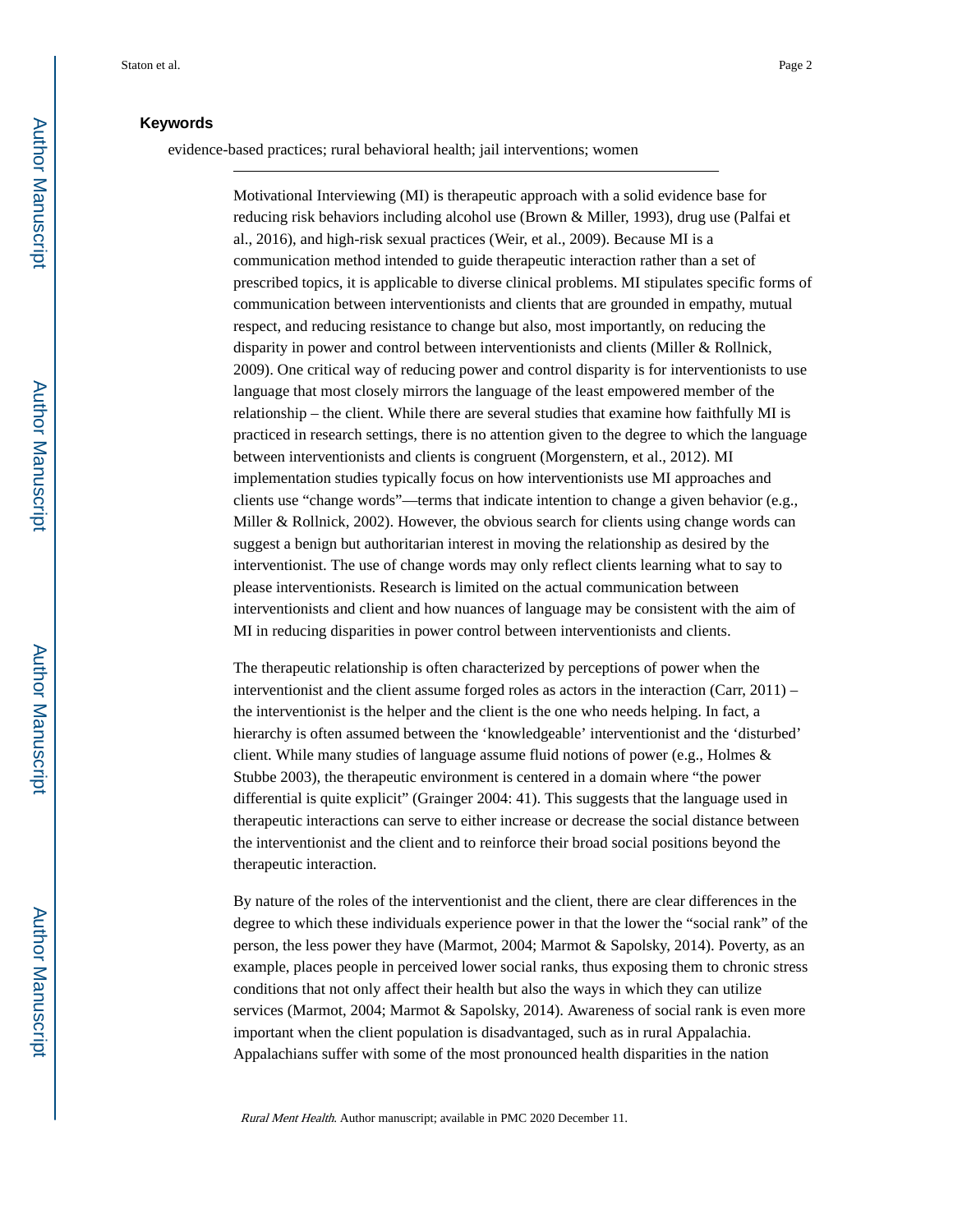including high rates of morbidity, disability, and impaired quality of life (AHR, 2015). In addition, studies have consistently shown that there are limited opportunities for health and behavioral health care in rural Appalachia (e.g., Staton-Tindall et al., 2007). Because low social rank is consistent with feelings of having limited control over one's life and situation, Appalachians may be more likely to experience behavioral health problems (Marmot, 2004, Marmot & Sapolsky, 2014; McEwen, 1998; Smith & Hofmann, 2016). Thus, meaningful interventions may be contingent on interventionists being able to reduce social rank disparities and to create parity in the relationship, which is consistent with the overall MI approach.

The core tenants of MI are centered in expressing empathy, developing discrepancy, avoiding argumentation, rolling with resistance, and supporting self-efficacy (Miller & Rollnick, 2002). Clinical interactions that reenact an imbalance of power may result in a host of behavioral adaptations that are actually counter to the intent of MI. While clinicians or interventionists can be trained on the MI approach mechanics, in the absence of intentional strategies to alter it, the presence of the power differential between the interventionist and the client often remains present during the clinical interaction. MI principles do not include specific guidelines for how language can be used to achieve parity in the therapeutic interaction. In this sense, the question remains as to whether there are specific communicative techniques that could be used to reduce the presence of the power differential using MI.

Several studies have established the relevance of language and discourse patterns for understanding dimensions of the therapeutic relationship (Eisenberg, 2012; Josephson et al., 2015), but none have examined this relationship within the context of MI implementation with vulnerable populations. This analysis seeks to highlight communicative strategies that can reduce the effects of perceived power differences in the context of a therapeutic interaction. In addition, this analysis examines the specific challenges associated with delivering MI in a real-world setting and the social rank of the client population is defined by their institutional placement in a rural county jail. This study focuses on secondary data analysis from a larger study which included screening and brief intervention with rural women recruited from jails in Appalachia (Staton et al., 2018), and incorporates qualitative interactional sociolinguistics, including discourse analysis (written or audio recordings of encounters), to describe speech patterns in a broad sense (dialect, accent), as well as more specific use of communicative strategies to create parity in the interventionist/client interaction.

### **Method**

#### **Participants**

For the larger study (Staton et al., 2018), participants were randomly selected from jail rosters (N=900), screened for substance use and high risk sexual practices (n=688), interviewed face-to-face in the jail (n=400), and randomly assigned to brief intervention using MI ( $n=199$ ) or a comparison education group ( $n=201$ ). As part of the MI condition, participants voluntarily agreed to audio taping sessions for fidelity. Of the 199 women participating in MI, 20% (n=40) of these were randomly selected for fidelity assessment. All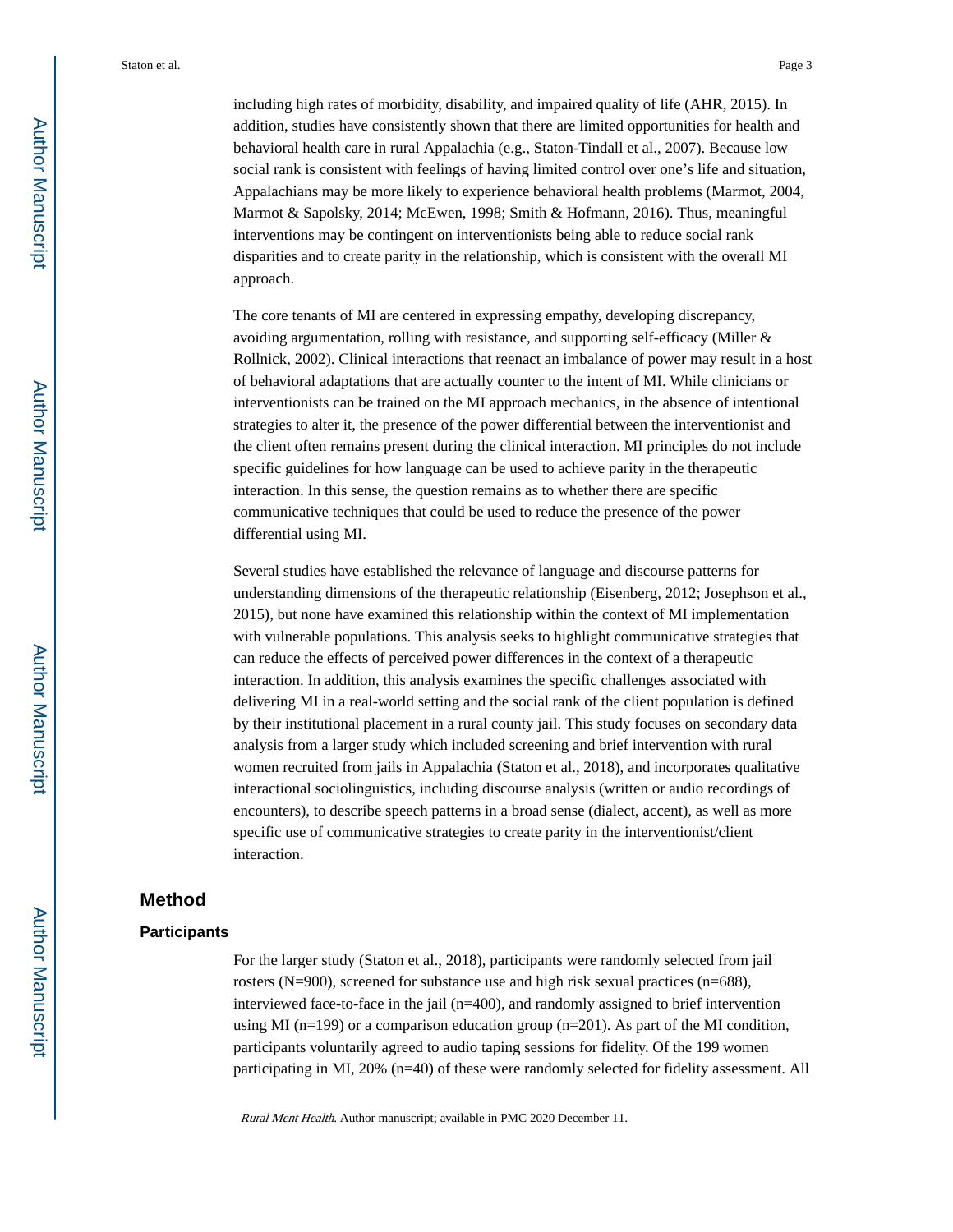interviews were audio recorded and transcribed for analysis. For this sociolinguistic analysis, 11 interviews were randomly selected and coded in order to reach consistency in the language across transcripts. Excerpts provided were representative of the types of linguistic strategies utilized. Demographics for the subsample of 11 participants closely mirrored the larger sample including being about 32 years old, all were white, and they had an average of about 11 years of education.

#### **Materials**

MI session transcripts were created a priori to the linguistic analysis; thus they were not created with a traditional discourse analysis in mind. However, the combination of the MI interview transcripts and the audio recordings for 11 participants provided substantive content for a typical discourse analysis. Drawing primarily from interactional sociolinguistic approach to language, meaning, and context (e.g., Gumperz 1977, 1982), files (written and audio) were closely examined for the interaction between context, power, and congruence in communication between the interventionist/participant in this rural Appalachian jail context, with a focus on how dialectal features in general, as well as other communicative strategies emerged as evidence of efforts to achieve parity in the therapeutic context.

#### **Procedure & Analysis**

As part of the larger study, all participating women agreed to research procedures through informed consent approved by the university's Institutional Review Board (IRB) and included a Certificate of Confidentiality (Staton et al., 2018). In this study, one interventionist worked with all participants randomly assigned to MI. She was from the region, held a master's degree in social work, and had over four years prior supervised practice experience. While the interventionist received 20 hours of clinical supervision on MI coupled with over 90 hours of other case supervision with the PI, she was not instructed in any way to alter her speech patterns or use of certain approaches to language. Thus, the clinical interactions reviewed for this analysis were natural and untrained, creating the opportunity to observe the communication patterns between two women of different social roles (interventionist and participant), and different social positions, from the same underserved area in a real-world, non-therapeutic setting.

Interactional sociolinguistics was utilized to analyze discourse to explore the ways in which interlocutors use language in various ways to create different kinds of meaning. The focus goes beyond an analysis of individual sounds, words, or sentences to examine the more subtle nuances of speech that give rise to different interpretations of what was said. For instance, in Gumperz's (1977) early work in cross-cultural communication between native and non-native speakers of English, he found that even the difference between rising and falling intonation on a single word can result in misunderstanding and miscommunication. As such, in this analysis, we will look closely at the interaction between context, power, and congruence within the interventionist/client interactions in this rural Appalachian prison context, with a focus on how dialectal features, humor and laughter, and relevant cultural references interact to contribute to cultural fit and to the fidelity of the EBP's implementation. Discourse analysis focused on transcripts from therapy sessions rather than relying on a standardized data collection tool.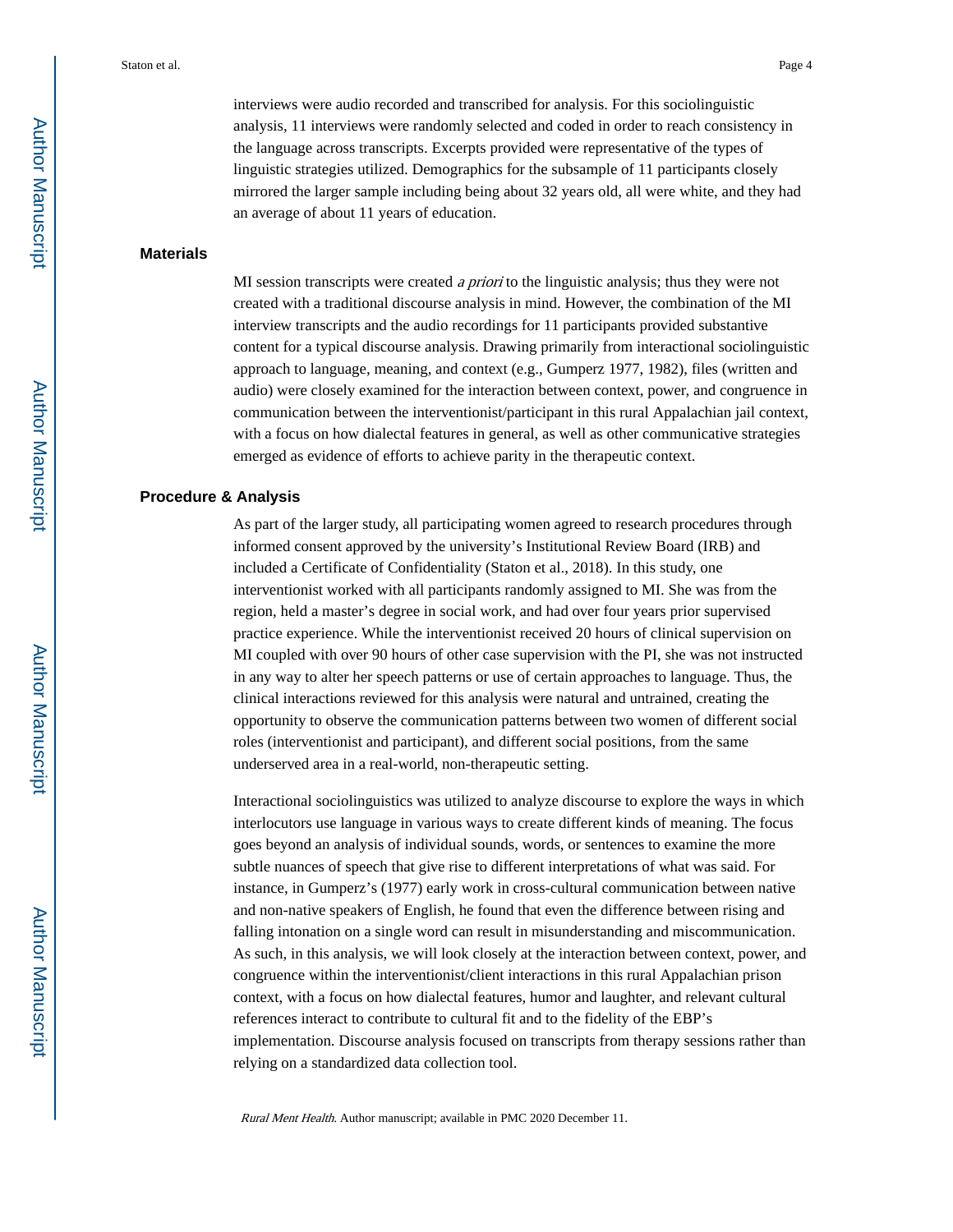This exploratory analysis focused on ways in which the interventionist and participants shared regional dialect features, as well as specific illustrations of linguistic congruence at the discourse level. In the results summary, statements by the interventionist are coded as "Int' and the participant statements are coded as "P" with numbers differentiating the participants. Part I describes congruence in the speech patterns including an emphasis on dialect, accent, and grammar. Part II examines more specific communication strategies used by the interventionist in the context of the interaction

#### **Results**

#### **Part I. Congruent speech patterns**

Both the interventionist and the participants come from similar geographic areas in central Appalachia, an area known for its unique dialectal features (e.g., Montgomery 2004, Anderson et al. 2014). In terms of accent and dialect, both the interventionist and participants in this study exhibited several characteristic features of Appalachian English throughout the sessions, regardless of which participant transcript was reviewed. Both the interventionist and the participants employed many specific features of the Appalachian accent, including the merger of the vowels in the words "pen" and "pin", merger of the vowels in words like "pill" and "peel", and deletion of initial "th" in words like "them" (Hazen & Fluharty 2004: 56). Another feature characteristic of Appalachian English present in both interventionist and participant speech was [ai] monophthongization (Labov, Ash, & Boberg 2006). This feature is a hallmark of the Southern/Appalachian accent, and it can be best understood as the pronunciation of words like "I" as "ah" or "ride" as "rahd". In Appalachian English, monophthongization follows a different pattern, such that these speakers use the feature in all phonetic environments, including words like "right" as "raht", in which case the following consonant is voiceless, or made without vibration in the vocal folds (Hazen & Fluharty 2004). As shown in the example below, every bold word, from both the interventionist and participant represents a use of the monophthongal variant.

- Int: I've been confused with the time change. I don't know if that is right or not, it probably is right.
- **•** P1: I don't know if it is or not. Did it go up or back an hour?
- **•** Int: "Spring for-[ward, fall] Back. So we- we supposedly gained an hour, but I slept in anyway, so it didn't matter.
- **•** P1: Right.

#### **Grammatical features**

Beyond accent, the interventionist and participants consistently demonstrated similarities in certain syntactic, morphological, and lexical features common to Southern and Appalachian varieties, including "was leveling," as in "We was going to the store,"; regularized past tense, as in "He knowed her,"; and use of the second person plural pronoun "y'all" (Hazen & Fluharty 2004), and these features frequently show up in the speech of both the interventionist and the participants. Both interventionist and participants employed multiple negation—the use of more than one negation word within an utterance. This feature is found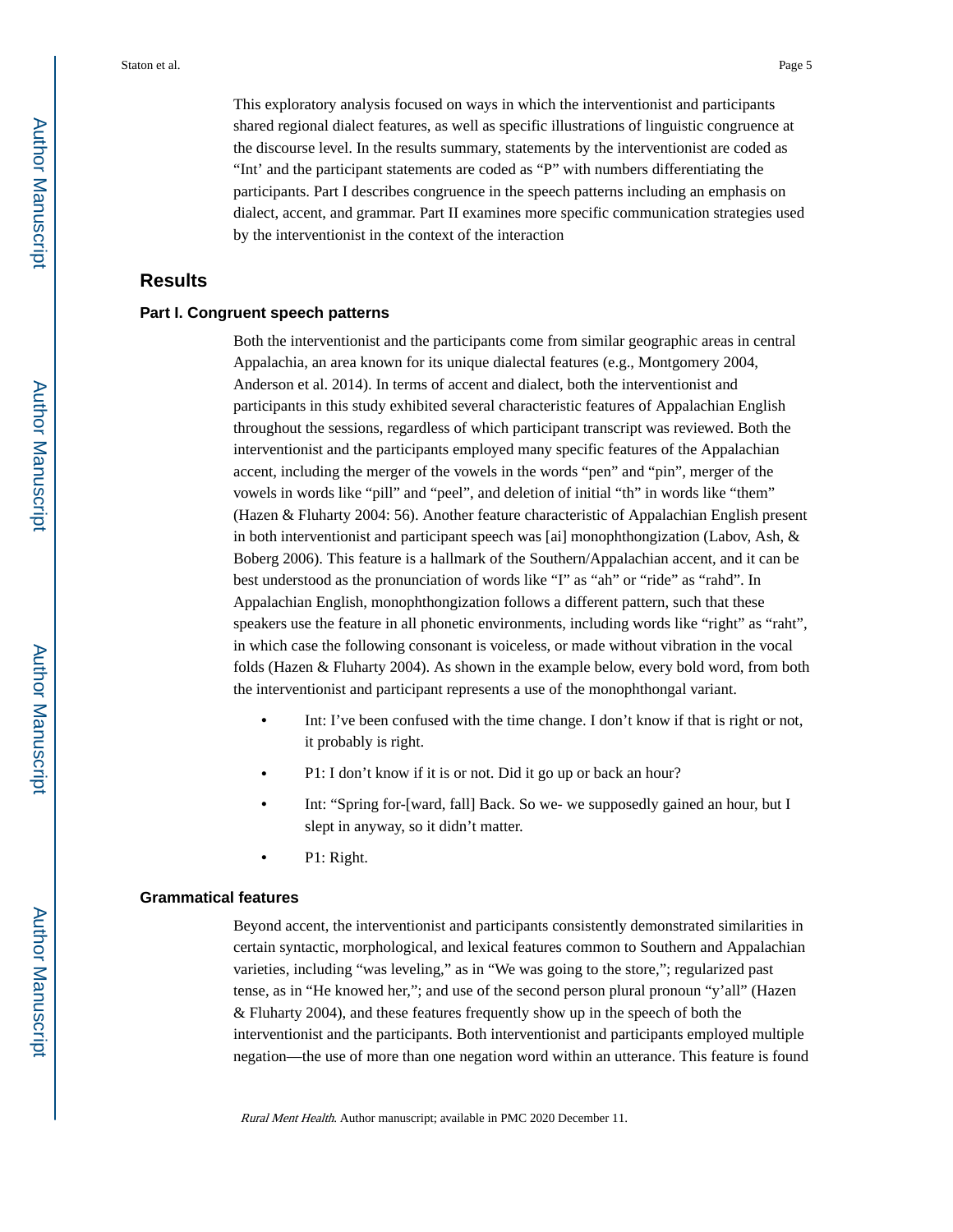in many different non-standard varieties of English (Chambers 2002), including Appalachian English. Here there are two clear examples of this feature, as evidenced by the bolded words in the speech of Participant 1 below.

**•** P1: How do I know I did? Because I never did use a needle with nobody, but that doctor tried to tell me that you could get it off yourself because- by using the same needle over and over, but that don't make no sense to me.

Congruent language was noted in the interventionist's speech later in the same interview:

Int: Well, let's- So I told you I wasn't coming in here to preach at you for nothing so, um, so what are some ways that you can do that and still be safe and keep yourself out of trouble?

Another grammatical feature of Appalachian (and other non-standard) varieties is the use of the word "ain't". While the participants used this feature rather regularly, it was fairly uncommon in the speech of the interventionist, occurring only once in the transcripts analyzed. Yet the very presence of the word "ain't", a feature shunned by countless educated professionals, is almost startling in this scenario. It has been argued that there may "be a greater tendency of the Southerner to shift into his casual style as he comes to accept someone as an equal" and that, specifically with the use of "ain't" may serve as a signal to the person in a position of lower power that they "can afford to relax" (McDavid 1969: 56). The interventionist's use of "ain't" can be seen in bold in the example below:

- **•** P2: The only book I've ever read-oh! While I was in the hole, I read two. I read 50 Shades of Grey and Safe Haven by Nicholas Sparks. I liked that one. 50 Shades of Grey. Whoa! That's a crazy-I read it all though, and I- I have a very small attention span, like something shiny can go by and my mind leaves.
- **•** Int: So it was good? [Laughter]
- **•** P2: Yeah. I stuck right in it.
- **•** [Ongoing discussion of a movie version and the male lead they perceive as attractive]
- P2: Shew! It's going to be good.
- Int: It's going to be good. Yeah!
- **•** P2: Who's the- the girl?
- Int: I don't know. (1.5 second pause) I ain't worried about her! [Laughter]

It should be noted here that the interaction continued seamlessly following the intervention's use of "ain't", suggesting that is was not perceived as inappropriate in any way by the participant. Typically interventionists or health practitioners use more "standard" features of language in order to demonstrate their authority and as evidence of their higher education even if they are culturally similar to the client. The presence of these linguistic features can suggest that the interventionist was accommodating (Giles, Coupland, & Coupland 1991) to the speech of her participant and using her own native Appalachian variety in an attempt to equalize the power differential. This unexpected use of non-standard features by the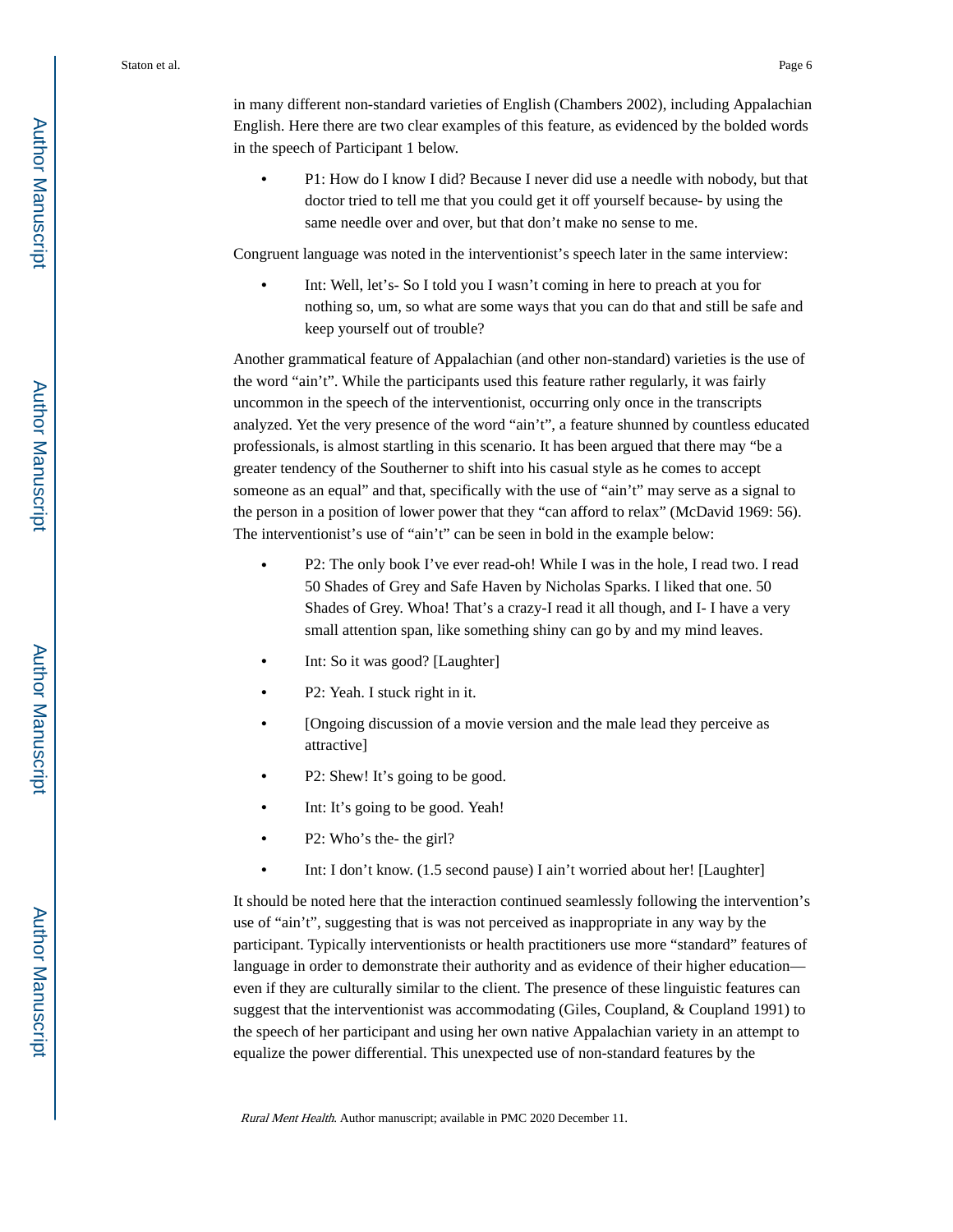interventionist in the institutional context appears to shrink the power gap within the speech event, mimicking the differential that would occur between peers.

#### **Part II: Specific communication strategies**

This section highlights communicative strategies used by the interventionist to establish a sense of commonality with participants by engaging in and introducing content that might be beyond the goals of the intervention sessions themselves. These strategies provide examples of ways the interventionist built a sense of cultural congruence with participants.

#### **Humor and laughter**

Humor and laughter can be used as social tools to "serve a number of functions simultaneously," (Chapman 1983: 135) which might include indicating alignment or agreement or reducing nervousness. In the following example initiated by the participant, the desire to be released from jail is expressed at the outset of the session. The interventionist is caught off guard by the statement, as evidenced by her first response, but she quickly turns to the lighthearted response of "Countin' down?" The participant acknowledges the lightheartedness in her own response, as indicated by the emotive/expressive use of "boy" at the beginning of her next turn. The rest of the interaction includes laughter on the part of both individuals and more lighthearted exchanges. Even as the interventionist deliberately acknowledges her official capacity as interventionist—"speeding" the time up through the very session she is leading—she re-frames the meaning of their interventionist-participant dynamic by portraying it as a favor, an act offered to distract her from her annoyance. The participant picks up this framing, agreeing ["I know"] and affirming that the interventionist's speeding up is desired now and in the future, rather than pushing their interaction back into its official framing as a therapeutic session. In this excerpt, the use of humor and laughter appear to show connection between the interventionist and participant, as well as lightening the mood of a serious topic.

- **•** P3:I have three more days left.
- **•** Int: Huh?
- **•** P3: Three more days.
- **•** Int: Countin' down?
- **•** P3: Boy is it going so slow.
- **•** Int: [Laughter] I'm trying to speed it up for you.
- **•** P3: [Laughter] I know. I want you to!
- **•** Int: [Laughter]
- **•** P3:I hope you come here tomorrow and pick me up. I get out at twelve. Get me outta here [Laughter]. Please. I'll love you.

In the following exchange, the interventionist is asking a series of open-ended questions designed to understand the risk behaviors in which the participant took part in prior to being incarcerated, including sensitive questions about sex acts and drug use. When the participant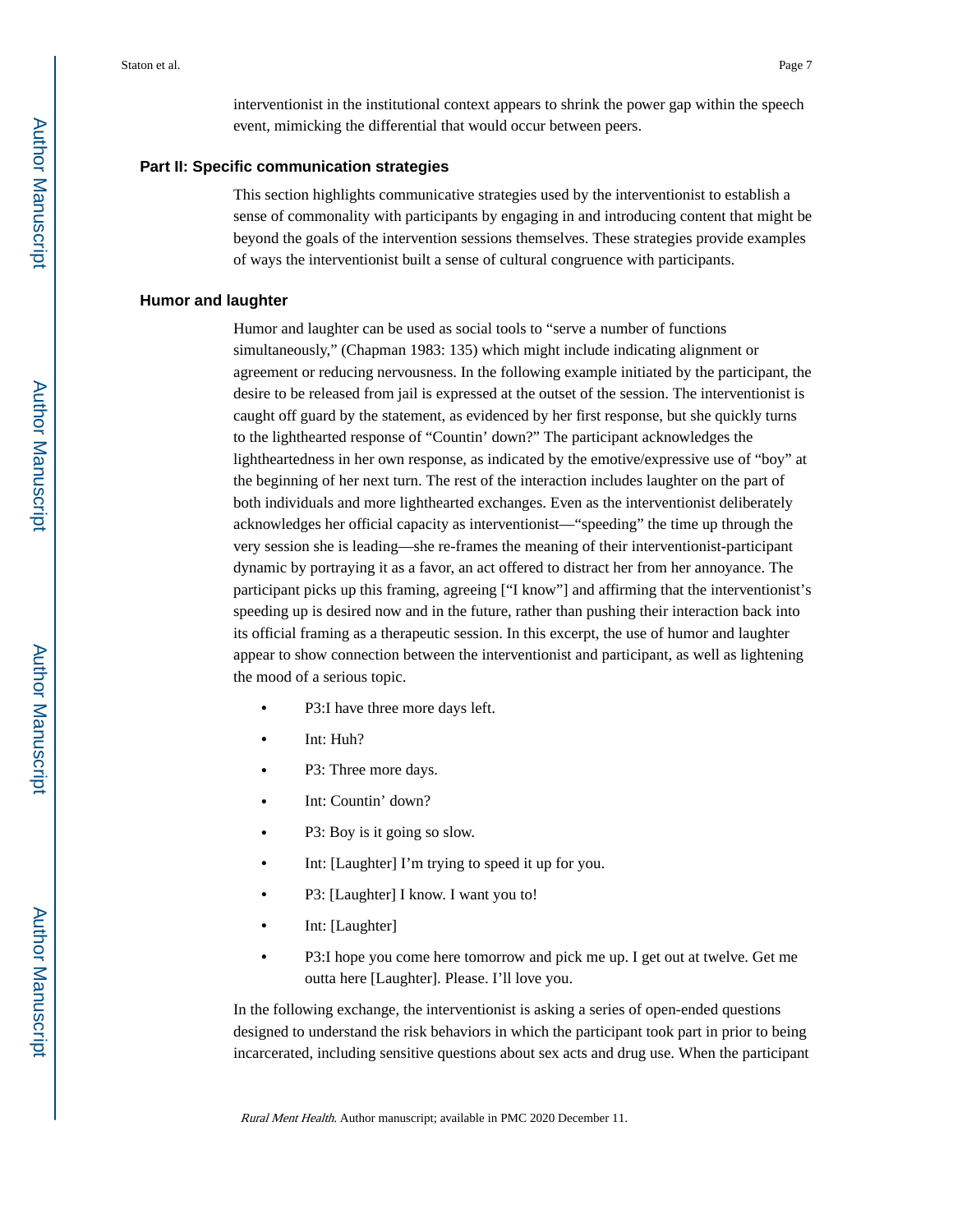responds to her question about drug injection behavior, the interventionist comments on the participant's fairly regular pattern of risky behavior, noting that her job "is gonna be easy" because she does not have to ask the participant about each individual day within the timeframe under discussion. The interaction continues (not fully transcribed here) with questions about behaviors, only interrupted once by the interventionist again poking fun at her job, saying she is "not being nosey" and that the questions are required by the study. In distancing herself from the questions as part of her "job," the interventionist separates her interaction with the client from the questions themselves that "they make me ask." In framing the intimacy of questions as being required by her job, the interventionist is able to highlight their shared experience of the encounter's awkwardness that the therapeutic interaction required, thus distancing her own role in asking intimate questions. Though this was not the interventionist's first session with this participant, her use of humorous expressions and the participant's willingness to laugh along suggest that humor and laughter were powerful tools to create a place of solidarity in discussing fairly sensitive information.

- **•** Int: Um, did you ever shoot it up?
- **•** P4: No, I'm not into needles.
- **•** Int: Ok. And that was every day. This is gonna be easy, then. [Laughter]
- **•** P4: [Laughter]
- **•** [More questions and answers]
- Int: I'm not being nosey; they make me ask this stuff. [Laughter]
- **•** [More questions and answers]
- **•** Int: Ok. Alrighty, well, that's that. That was easy. [Laughter]
- **•** P4: [Laughter]

#### **Religion**

Because MI is not content driven, the participant is able to discuss her experiences that may either facilitate or serve as a barrier to making changes in high risk behaviors. Clinical narratives from MI sessions in jail where the participant is experiencing sobriety for perhaps the first time in a long time often included discussions of regret. In Appalachia, conservative moral or religious beliefs are common (e.g., Jones, 2010), and discussions of regret may be rooted in adherence to those belief structures. In the following example, Participant 5 discusses regret for having not completely understood the impact of her actions prior to her incarceration. But while the mention of God, salvation, the Bible, and Jesus come from the participant, in this interaction, the interventionist also shows more than simple understanding in her responses.

**•** P5:I just wish that I learned this eight years ago. I knew- uh, not that I didn't. Because now, looking back, I'm like, you know, I've known, I mean, to me, anytime that you put anybody before God, because Jason [her partner] was before anything in my life, and I hate to admit that because I was like, "Oh no, honey, I love my kids better than life, y'all know that, suck an egg, you know?" [Laughter]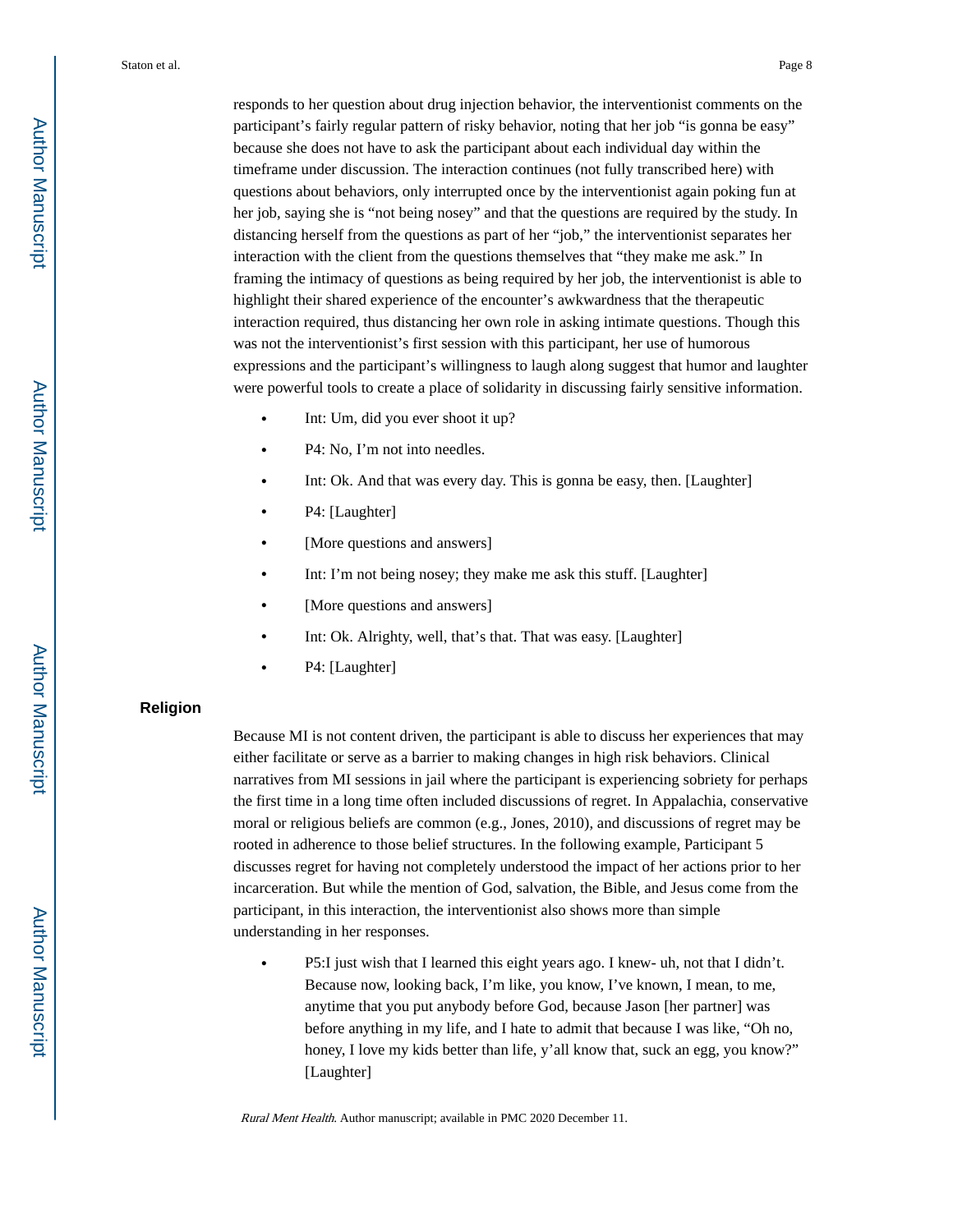- **•** Int: [Laughter]
- **•** P5: You know what! But- And I made him my God, and I- so there from the getgo, anything that you put before God you're gonna- He can-I feel like God's sitting on the throne going, "Um, um, um, you can't have it."
- **•** Int: [Laughter]
- **•** P5: "I'm number one or not at all."
- **•** Int: Umm hmm.
- **•** P5: So.
- **•** Int: I mean, it sounds like religion really helps you though.
- **•** P5: Oh, salvation, absolutely.
- **•** Int: If you get back into that-
- **•** P5: Right. I mean, I feel like hypocritical sitting here talking about Jesus sitting in jail. [Laughter] Although there was plenty in the Bible that went there, but uh-
- **•** Int: Right.

Her laughter when the participant suggested God judges from his throne, her agreement as indicated by "Hmm hmm," that God comes first, and her acknowledgement that the participant was correct in her statement about people in the Bible going to jail are all possible indicators that the interventionist has a high level of awareness of the tenets of Christianity among rural Appalachians. The interventionist suggested, as many might, that if religion helps the participant stay away from risky behaviors, she should consider maintaining her religious practices, but she does so with an awareness of the cultural importance of such practices for the participant.

#### **The importance of "home "**

As discussed more extensively elsewhere (Staton-Tindall et al., 2015), it was common to see intervention participants describe the struggles to find home environments supportive of their goals for change, due to limitations on space in households with high poverty, drug use among family members, and the frequency of violence. Nonetheless, of particular note in this analysis was the use of the word "homeplace," a word meaning one's home and land, often used with nostalgia. Its use is most common in Southern and South Midland including Appalachian Kentucky—varieties of American English (DARE Online 2016). Use of a word like "homeplace" might be unusual to a non-local in this context, but the interventionist in this study demonstrated that she not only understood its use, but also used it herself. In the following exchange, Participant 4 discusses some of the potential barriers to sustained sobriety she might face upon returning home.

**•** P4: And I know that, so. And if that- then they wasn't a friend to you in the first place. That's the way I look at it. So, I know all that. So, I know that once they knowed that I've quit, them people'll be out of my life, they won't come around. Then my boy is very strict. From where he's at, I know there won't be none of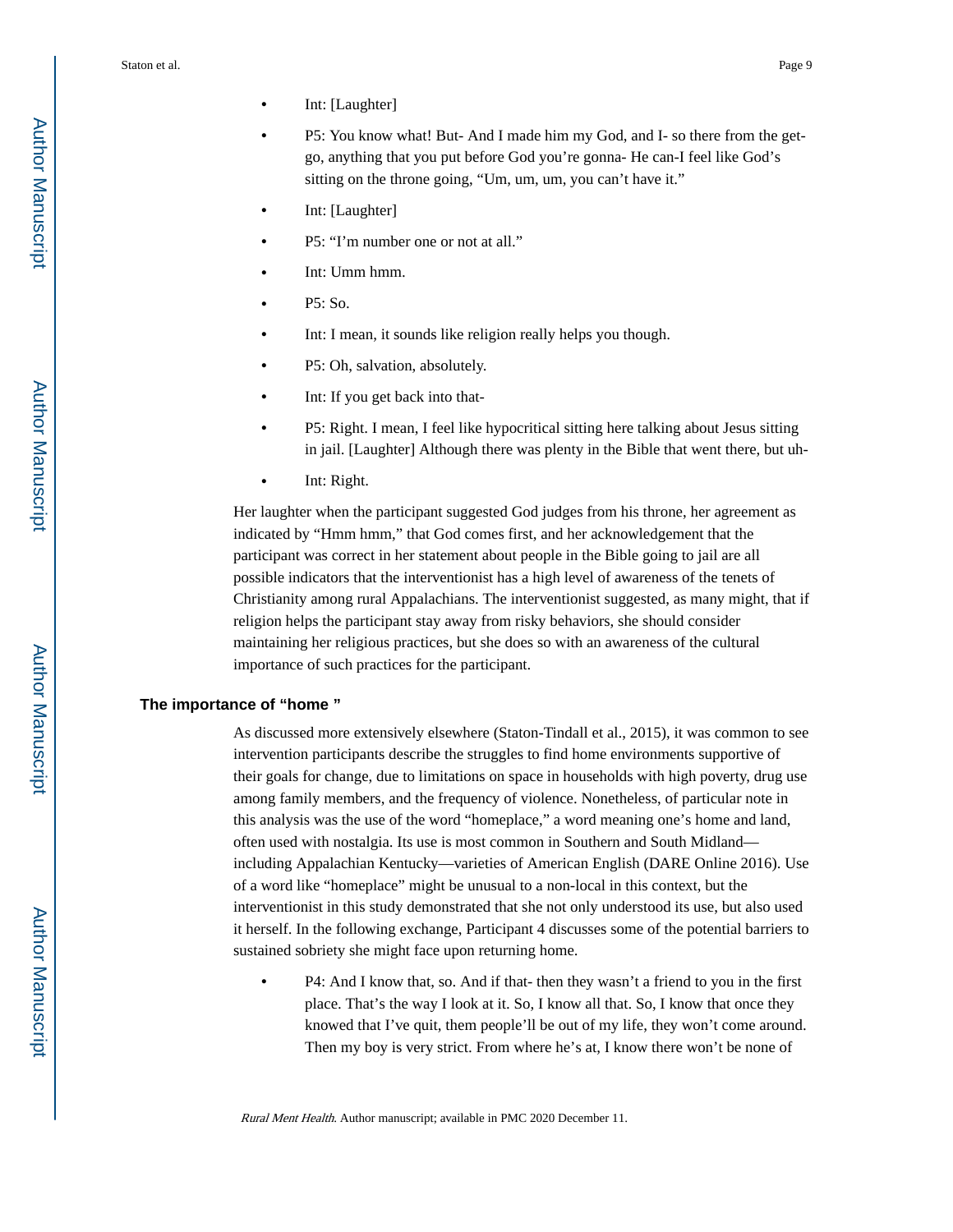them will be around. Because, uh- if I go back to the homeplace, because that's where I'm planning on going, he knows all the people I fooled with and then-

- **•** Int: He'll run them off! [Laughter]
- **•** [Conversation continues]
- **•** Int: Well, it sounds like-
- **•** P4: I want to get out and see that.
- **•** Int: Yeah. It sounds like y'all- you- you have an awesome homeplace, and you-
- **•** P4: I do, to raise kids, I do. I really do. I have a lot of memories there, too. With their dad and with my other two grandkids have been down in through there and, so, I wanna be there for these, for these other two little ones.
- **•** [Conversation Continues]
- **•** P4: Whatever- that's a place- they can go home whenever they want to. It's always home.
- **•** Int: Yeah, you can never beat home. [Laughter]
- **•** P4: Nope, you sure can't.

Even as the participant described the potential challenges at home, when the participant affirms the continued significance of her home for her family ("It's always home"), the interventionist agreed ("Yeah, you can never beat home") with laughter, suggesting that she also understood the importance of homeplace. In contrast to highlighting the risks posed by the home setting, the interventionist maintained agreement in a way that affirmed its obvious truth—thus, aligning them in agreement on home. Both used of the word itself and acknowledged its importance, which resulted in an alignment on a cultural level.

The importance of home is further exemplified through reference to "home cooking". In the following interaction, the discussion is about family meals at holidays, which Participant 4 acknowledged missing in jail. Clearly referencing an earlier session, the interventionist used this opportunity to connect with the participant about food, in suggesting that the earlier conversation had made her crave chicken and dumplings, a well-known Southern dish.

- Int: Well, it sounds like when you get out though, you can-you know, it won't take you long to make new memories. You know, fishing or doing whatever.
- **•** P4: Oh, I know it won't. I'd just like to be home with them grandkids. I miss-I miss all the dinners that we had when on the holidays. And, sometimes it's every other Sunday, they'll come around and I'll cook a big dinner for us all to sit around and eat and talk.
- **•** Int: You had me craving chicken and dumplings last time. [Laughter]
- **•** P4: [Laughter]
- **•** Int: [Laughter] I called my aunt, I was, like, "Listen, you're gonna have to cook for me."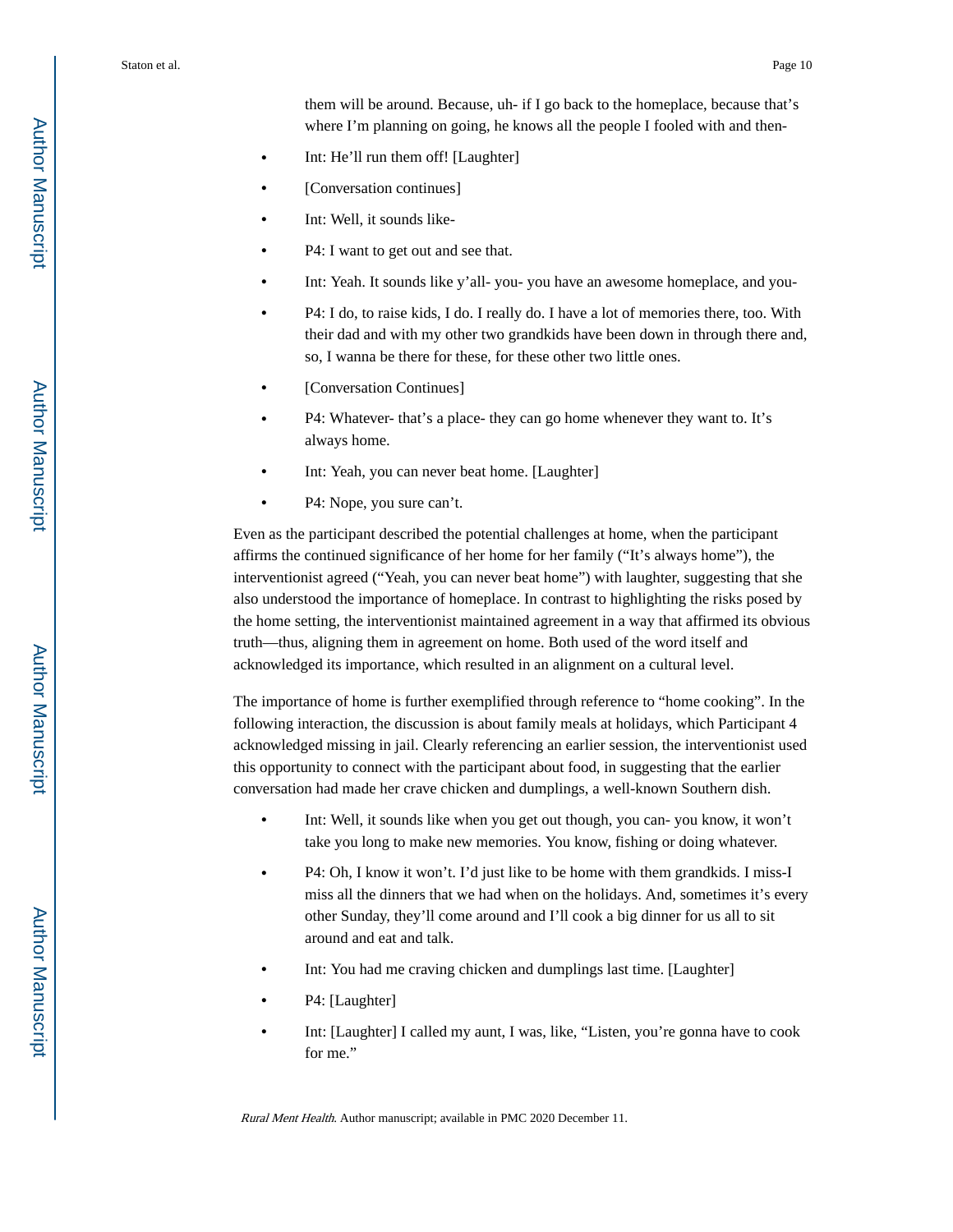- **•** P4: [Laughter]
- **•** Int: [Laughter] She can make- oh God, they're so good, they're so good.

The interventionist basically indicated that she also "missed" these kinds of meals (given either her suggested inability or ineptitude at preparing the meal herself). Participant 4 laughed, acknowledging the interventionist's desire for food she loves but cannot have, and by connecting with the participant about family, home cooking, and even a specific dish, the interventionist appears to create a sense of shared experience.

#### **The importance of family**

The importance of family in rural Appalachia is highlighted in the following exchange. The interventionist claims that she knows that Participant 5 is family-oriented, presumably from the current and previous interactions with this participant. The participant agrees with this sentiment, and she admits that her daughters "need" her, and she becomes very emotional in discussing this topic. The interventionist allows the participant to say all that she needs to say by providing minimal backchannel responses (use of "hmmm" and "um huh"), which serve many roles, including indication for the speaker to continue, indication of agreement, and indication of interest or understanding (e.g., Tannen 1986).

- Int: You're very family-oriented and, I mean, you can tell just by talking to you, you love your daughters and-
- **•** P5: Yeah. Yeah, I, uh-I mean my girls right now, I've-I mean, they're older, but they need me more and my mom told me on the phone, when I got back from the emergency room, she said, "Tonya, your girls are missing you so bad." She said, "They really don't know how to live without you."
- **•** Int:Hmm hmm.
- **•** P5: [Crying] And I, uh, I mean, that's sad, but I was so glad to hear that, because I pray to the Lord that my babies [inaudible]. I was so afraid that they would be ok with living without me, you know?
- **•** Int: Hmm hmm.
- **•** P5: [Crying] So, it was music to my ears. Because even though I was a drug head or whatever, my kids didn't see some of the things that other children saw. They never done without and they always had the best of things.
- **•** Int: Hmm hmm.
- **•** P5: [Crying] I always worked. I was a working dope addict, you know? And I, um-
- **•** Int: You never let-
- **•** P5: [Crying] Yeah, I never let them see me snort a pill or smoke nothing out of nothing, you know?
- **•** Int: Hmm mm.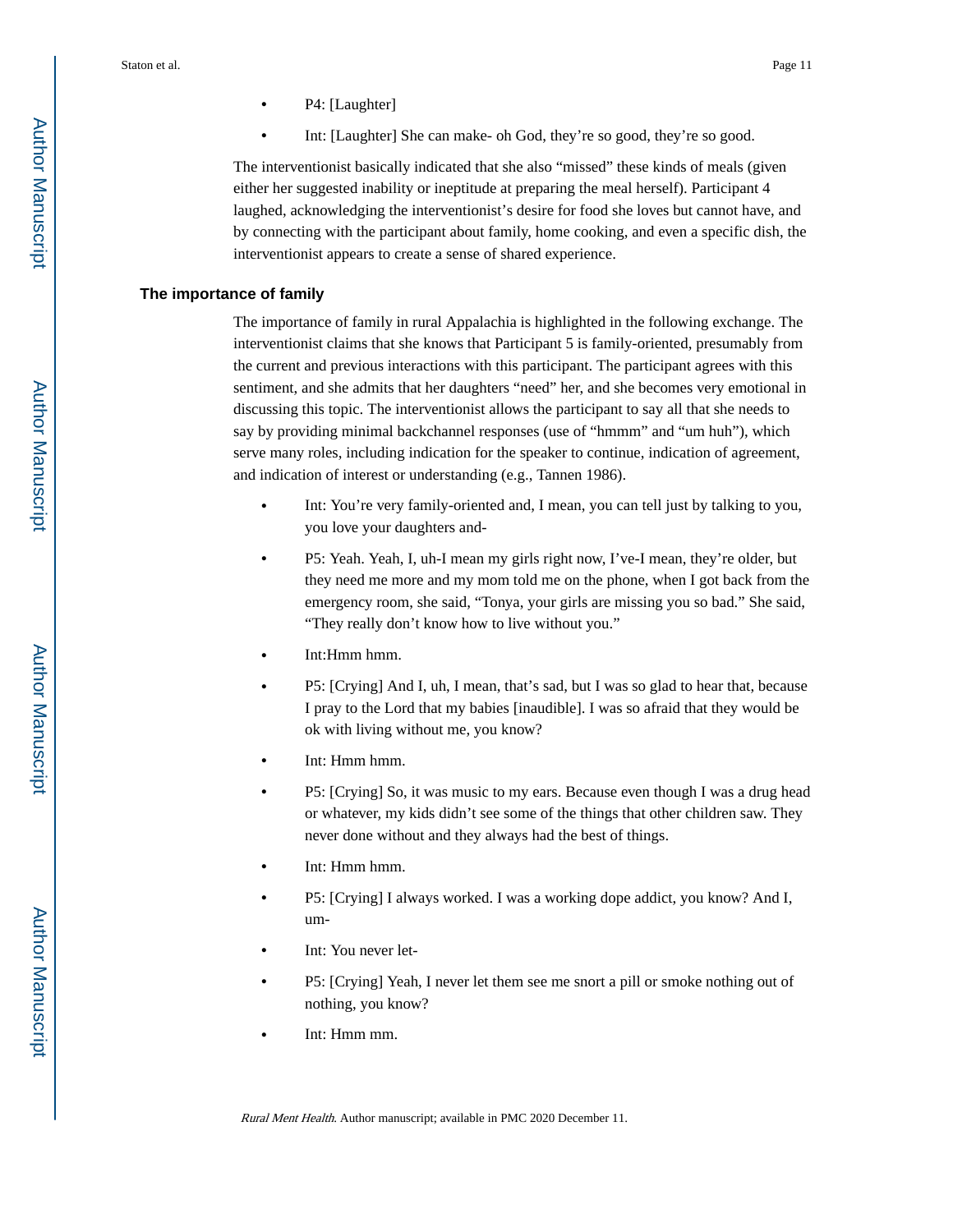When the time seems appropriate, the interventionist adds her own thoughts to the discussion, saying "you don't want them to have to need you, but on the other hand, it feels good." It is near the end of this interaction that the interventionist offers her own narrative, rather than supporting the client's individual reflection. She makes the claim that girls always need their mothers, and follows this with a personal expression of being an adult and still needing her own mother, "now more than ever," as she says. While it is not clear from the interaction itself why the interventionist feels this sentiment about her own mother, it appears to serve as a way of connecting her own life to that of Participant 5. She allows the participant to have a glimpse of her own vulnerability by emphasizing her own need of her mother—even in contrast to what she presumably expected for her age (i.e., "more than ever."). Rather than focusing on the stigmatized vulnerability that the participant describes her regret over drug use, and fear that her daughters won't accept her, vulnerability is at the core of the intervention itself—the interventionist focuses on their shared cultural assumptions about family, the "naturalness" of a daughter needing her mother despite the age, suggesting that the interventionist was successful in making this connection with the participant.

#### **Empowerment and respect**

The final exchange highlights the shared experiences in these interactions. While many of the previous examples have served to show efforts used to create a sense of parity between the interventionist and the participant, in a number of cases, the interventionist went one step further by putting herself in a position of perceived lower social rank than the participant. Specifically, the interventionist placed the participant in a position of expertise - claiming that the participant is stronger than she could ever be, for having been through jail and the court system. In a number of the interviews, the interventionist demonstrated a sense of respect for the challenges that participants involved in the drug using lifestyle experience. The following is an example of this illustration.

- **•** P5: Ok. I go back to court Friday.
- **•** Int: Ok.
- **•** P5: Which this is just my first trip to circuit, to the big- uh, to the big people's court is what they call it here. So, um, which I call it [Nervous laughter] scary. [Nervous laughter] I'm real nervous about it.
- **•** Int: Hmm hmm.
- **•** P5: Really, really nervous about it. I just-
- **•** Int: Well, look, you've been through all this. You can get through this.
- **•** P5: Yeah.
- Int: So, you're a strong lady. Much stronger than me, much stronger than I could ever be.
- **•** P5: Oh, no.
- **•** Int: So, and I definitely respect you for that, for sure. So, um, I'll come back and try and see you before you get out and see if you need resources or whatever.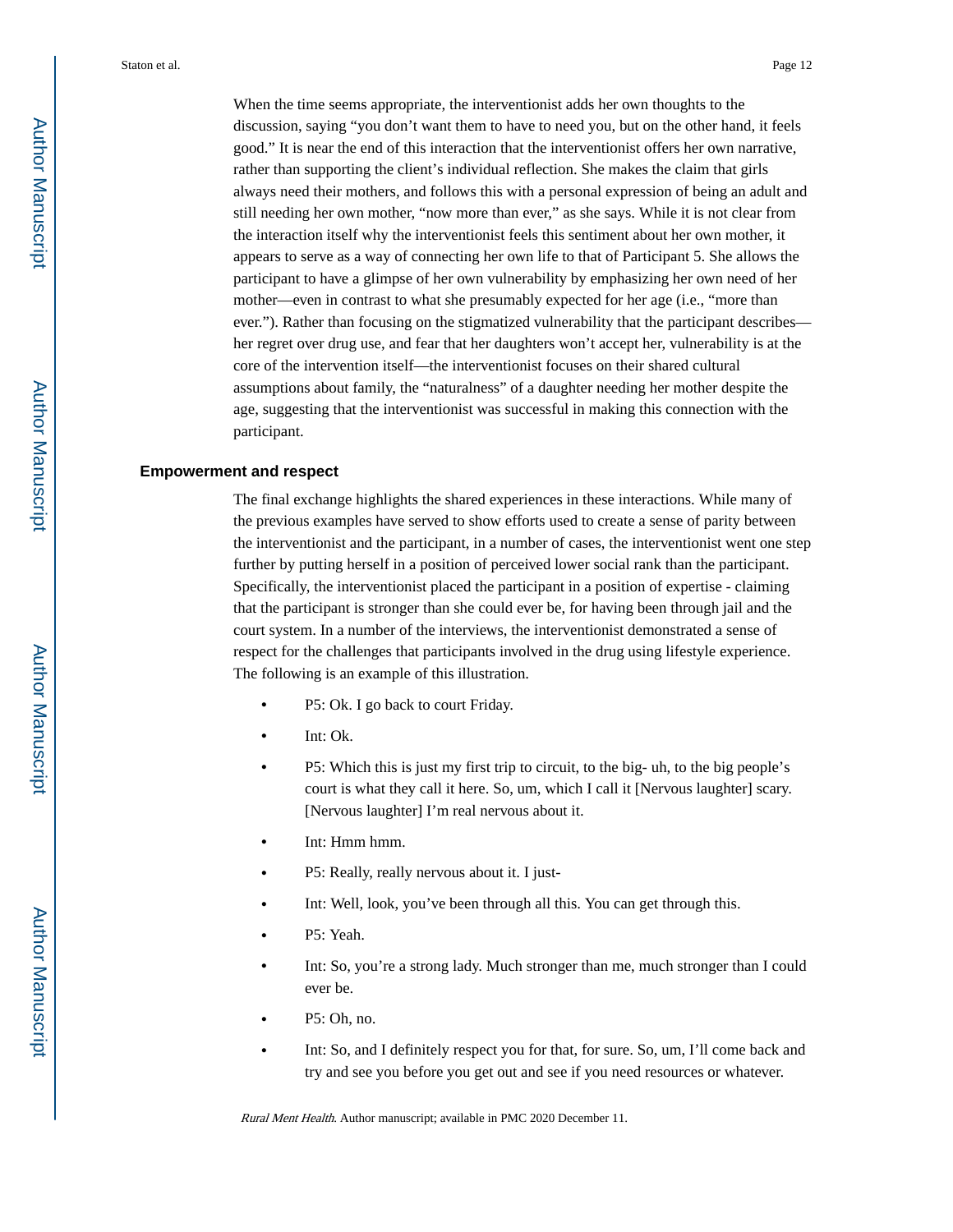# **Discussion**

The overall aim of this paper was to examine how language patterns and communicative strategies used by a behavioral health interventionist in an motivational interviewing intervention with a vulnerable population might affect perceptions of power differentials, particularly in a real-world, non-therapeutic environment. To our knowledge, this is the first study to apply a sociolinguistic analysis to examine the use of shared language and experiences in the delivery of MI.

With the recognition that there are distinct differences between interventionist and participant in terms of social rank and life experiences, this analysis suggests that close attention to congruence in language patterns and styles of communication can greatly augment the intent of motivational approaches with vulnerable populations. Using traditional sociolinguistic approaches (e.g., Gumperz, 1977), the importance of shared language was found to be critically important. Translating these findings to community behavioral health care, the take-away might be that, "*what* is said" may be secondary to "*how* it is said".

This analysis focused on the broad components of shared language and communication strategies among incarcerated women in rural Appalachia, a region known for its disenfranchisement, as well as numerous linguistic features that distinguish Appalachian English from other forms of English in the United States (e.g., Hazen & Fluharty 2004, Montgomery 2004, Anderson et al. 2014). Similar features of language noted in this analysis – like accent – might be indicative of a sense of shared identity. In other words, if you sound like me, you might be like me. Research in language and identity has shown that identities are socially constructed within interactions through a combination of both structure and agency (Bucholtz & Hall 2004, 2005; Carr, 2011). Thus, power differences might be best understood in terms of not only highlighting sameness of identity, but also downplaying difference. This is an important consideration for future research. In this analysis, when the interventionist deviated from the expected standard professional language to use features more common of familiar interactions in this community (such as "ain't"), there was a sense of equality.

Communicative strategies by the interventionist were connected with traditional values consistent with Appalachia including religion, home, and family (Jones, 2010). Research has examined the role of religion and spirituality as factors associated with improved health among people in Appalachia (Diddle & Denham, 2010), as well as related to reductions in high risk behavioral health issues such as substance use (Staton-Tindall et al., 2008). Other research has found a unique sense of "home" in Appalachia, as well as strong bonds with kinship networks (e.g., Jones, 2010). As evidenced by this analysis, the interventionist had active use and application of these values, and she was able to relate these values in the context of the intervention session. Smith and Hofmann (2016) have shown that when a person in a position of power communicates responsibility and interest in those in lower power positions, the social distance is decreased.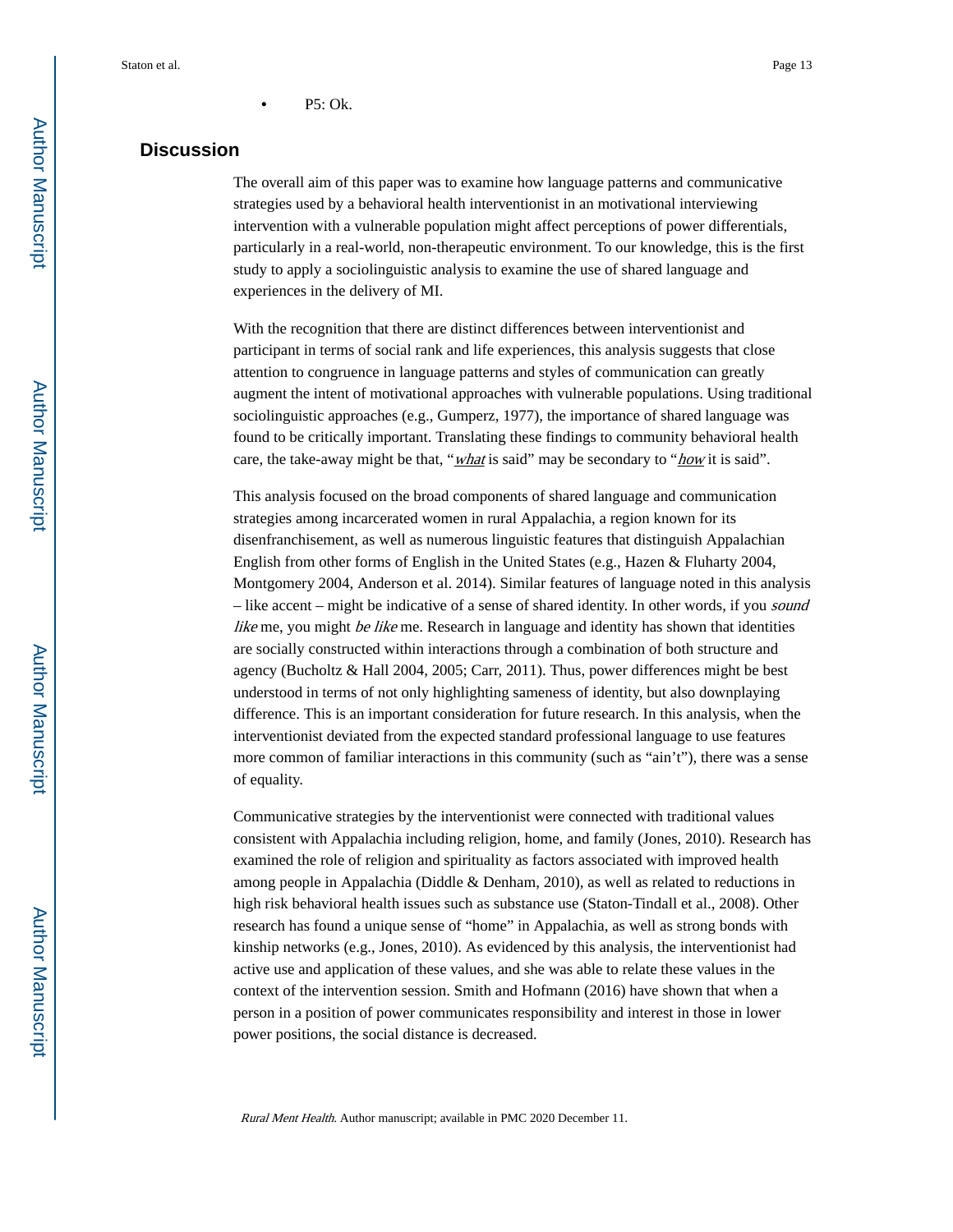Study findings highlighted a interventionist respect for participants, which has been shown to be central to MI (Hall, Gibbie, & Lubman, 2012) and indicative of intervention fidelity (Jelsma et al., 2015). However, considering intervention delivery in a non-traditional, realworld setting like a jail, these factors were even more important. Participants may have perceived efforts toward empowerment and respect as not only do you "sound like me" and understand "my experiences", but you also respect where I have been and you think I can be successful. Creating an atmosphere that allowed participants greater sense of power is consistent with the finding that greater power is associated with less stress, more positive emotion, and greater self-regulation (Smith & Hofmann, 2016). The analysis of interactions between this interventionist and her participants suggests that a helping relationship can exist without replicating the social hierarchies that can be counter to MI. Interventionist language that mirrors participant language and values can clearly play an important role in reducing participant experience of low social rank.

This study has some limitations. First, transcripts of the intervention/client session were created a priori to the linguistic analysis; thus they were not created with a qualitative discourse analysis in mind. While the combination of the interview transcripts and the audio files provided substantive content for a typical discourse analysis, it is not clear if additional content would have emerged if the data materials were available. Secondly, all intervention sessions took place in the jail. Participants were consented into the study and ensured of the parameters of confidentiality, but it is not clear if the environment altered communication. In addition, individual session transcripts were deidentified and unable to be linked to intervention specific outcomes. This is an important consideration for future research. Also, all study participants were women, which may limit generalizability of these findings to male populations, as well as being able to draw any conclusions about possible gender differences in client/interventionist interactions. Finally, a small number of participants refused to have intervention sessions audiotaped for fidelity, and it is not clear if there were differences in the communication strategies observed during those sessions.

Despite these limitations, findings from this study have implications for behavioral health research and practice with disempowered populations from different ethnic and geographic environments. While the intervention in this study focused mainly on reducing high risk drug use and sexual activity, the application of findings from this study could also extend to rural mental health practice more broadly. The findings suggest that for participants, interventionists who "sound like them" may diminish resistance and invite greater selfdisclosure. Ironically, these findings suggest that the old-fashioned focus of psychotherapy might be more critical to effectiveness of therapeutic relationships than the implementation of the core elements of an evidence-based practice. In other words, these findings place a renewed emphasis on the importance of how behavioral health professionals *speak* with clients and how they respond to client statements about themselves. Thus, the real fidelity of implementation may actually lie in communication and shared language rather than the content that is explored. Unlike other studies of MI delivery, this study examined the specific ways in which MI can invite greater participation in change responses among vulnerable participants. Future behavioral health intervention research should consider sociolinguistic analysis as a refined tool for examining study impact because it enables a focus on the nuances of the interaction rather than the traditional examination of thematic content.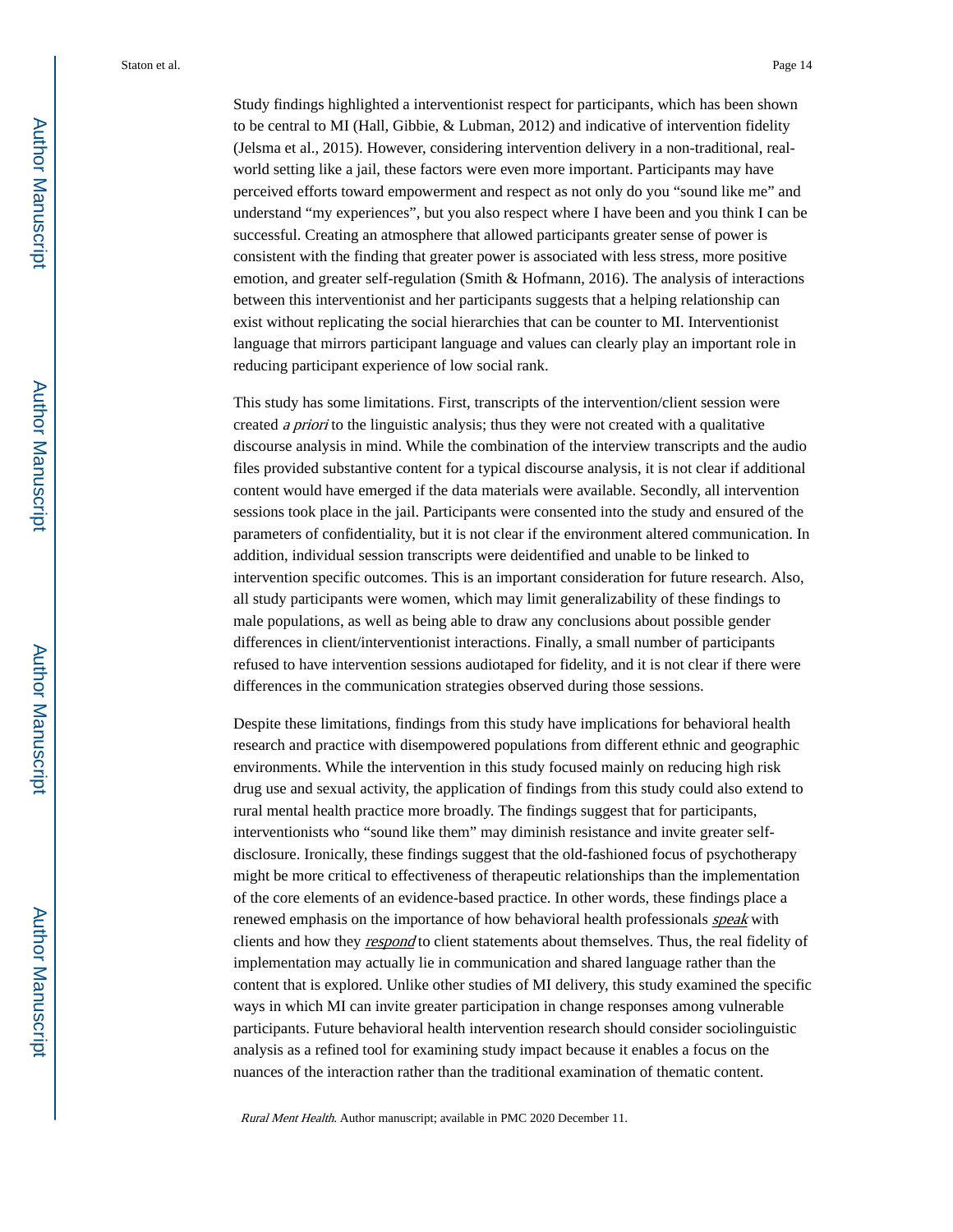While this study specifically focused on rural women in Appalachia, findings suggest that behavioral health practitioners working with rural populations have an important responsibility to not only implement evidence-based practices, but to implement them with integrity based on the unique needs and experiences of the clients. In addition, findings from this study call for new approaches to training and supervision that focus on the use of shared language and experiences that can diminish perceptions of power in the therapeutic relationship. It should also be noted that these study findings are not to be dismissed as a simple call for the importance of cultural competence in practice. Training on cultural competence often perpetuates problems by recycling stereotypes under the guise of teaching about culture (Walker & Staton, 2000). Findings from this study suggest that behavioral health interventionists need to understand and utilize shared language and communication strategies that convey shared experiences in order to significantly increase the overall cultural congruence of the therapeutic relationship between interventions and clients – subsequently enhancing the reach and effectiveness of evidence-based interventions.

## **Acknowledgement:**

Research reported in this manuscript was supported by the National Institute on Drug Abuse of the National Institutes of Health under Award R01DA033866. The content is solely the responsibility of the authors and does not necessarily represent the official views of the National Institutes of Health. We would also like to recognize the cooperation and partnership with the Kentucky Department of Corrections and the local jails including the Laurel County Detention Center, Kentucky River Regional Jail, and the Leslie County Detention Center.

Research reported in this manuscript was supported by the National Institute on Drug Abuse of the National Institutes of Health under Award (R01DA033866). The content is solely the responsibility of the authors and does not necessarily represent the official views of the National Institutes of Health. We would also like to recognize the cooperation and partnership with the Kentucky Department of Corrections and the local jails participating in this study.

## **References**

- [AHR] America's Health Rankings (2015). Annual Report, United Health Foundation. Retrieved September 15, 2017 from [http://www.americashealthrankings.org/reports/annual.](http://www.americashealthrankings.org/reports/annual)
- Anderson BL, Cramer J, Dumas BK, Flanigan BO, & Montgomery M (2014). Needed research on the Englishes of Appalachia. Southern Journal of Linguistics, 38(1), 1–30.
- Brown JM, & Miller WR (1993). Impact of motivational interviewing on participation and outcome in residential alcoholism treatment. Psychology of Addictive Behaviors, 7(4), 211–218. doi: 10.1037/0893-164X.7.4.211
- Bucholtz M, & Hall K (2004). Language and Identity In Duranti A (Ed.), A Companion to Linguistic Anthropology (pp. 369–394). Malden, MA: Blackwell.
- Bucholtz M & Hall K (2005). Identity and interaction: A sociocultural linguistic approach. Discourse Studies, 7(4–5), 585–614. doi: 10.1177/1461445605054407
- Carr ES (2011). Scripting Addiction. Princeton, NJ: Princeton University Press.
- Chambers JK (2002). Patterns of variation including change In Chambers JK, Trudgill P, and Schilling N (Eds.), The Handbook of Language Variation and Change (pp. 349–372). Malden, MA: Wiley Blackwell.
- Chapman AJ (1983). Humor and laughter in social interaction and some implications for humor research In McGhee PE & Goldstein JH (Eds.), Handbook of Humor Research (pp. 136–157). New York, NY: Springer-Verlag.
- DARE Online (2016). Dictionary of American Regional English. 1985–2013, edited by Cassidy FG and Hall JH. 6 vols. Cambridge, MA: Belknap Press of Harvard University Press Available electronically at <http://www.daredictionary.com/>.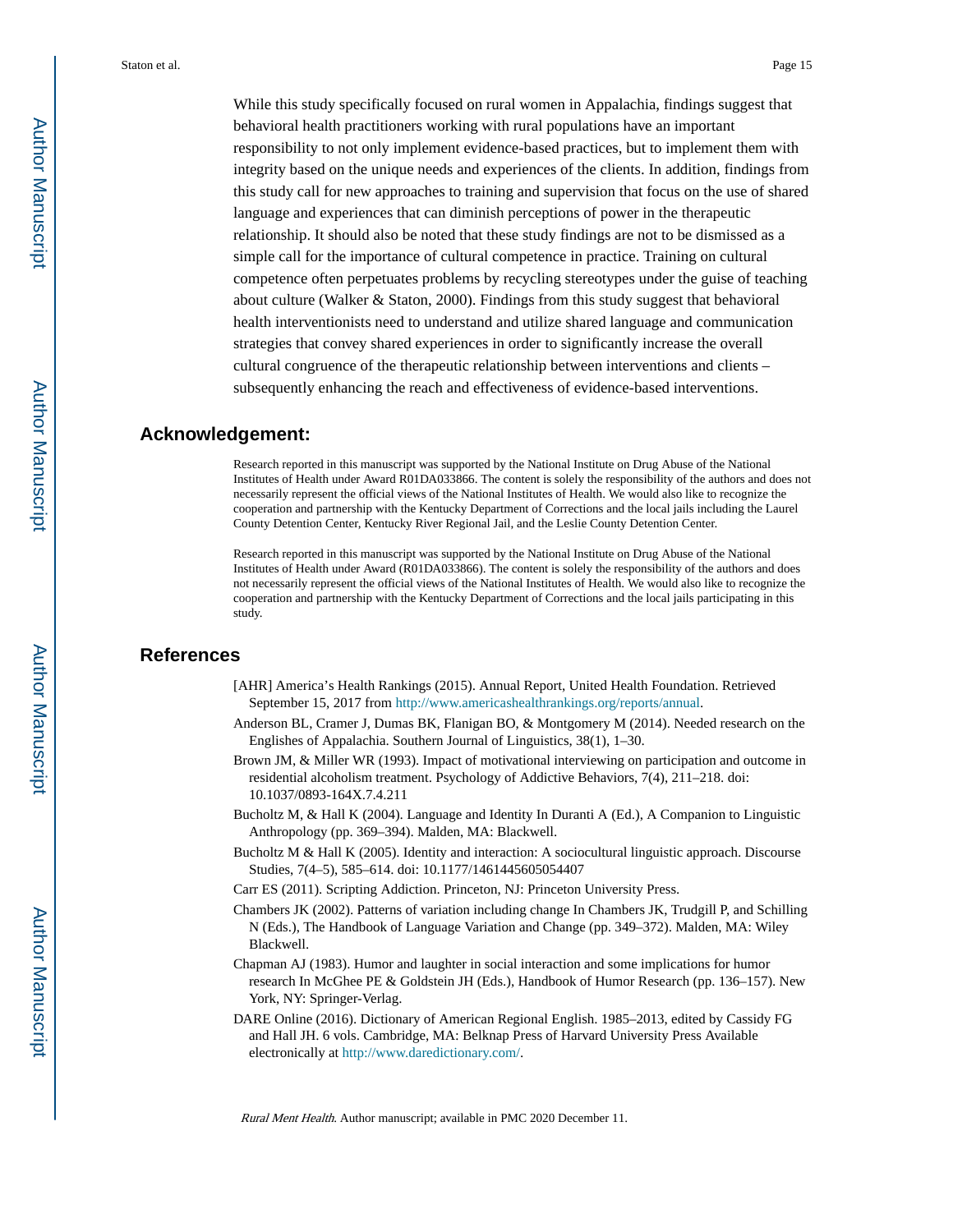- Diddle G, & Denham SA (2010). Spirituality and its relationship with the health and illness of Appalachian people. Journal of Transcultural Nursing, 21(2), 175–182. doi: 10.1177/1043659609357640. [PubMed: 20220036]
- Eisenberg N (2012). Post-structural conceptualizations of power relationships in physiotherapy. Physiotherapy Theory & Practice, 28(6), 439–446. doi: 10.3109/09593985.2012.692585 [PubMed: 22765214]
- Giles H, Coupland J, & Coupland N (1991). Contexts of Accommodation. New York, NY: Cambridge University Press.
- Grainger K (2004). Verbal play on the hospital ward: Solidarity or power? Multilingua, 23(1-2), 39– 59. 10.1515/mult.2004.007
- Gumperz JJ (1977). Sociocultural knowledge in conversational inference In Saville-Troike M (Ed.), Linguistics and Anthropology: Georgetown University Round Table on Languages and Linguistics (pp. 191–211). Washington, DC: Georgetown University Press.
- Gumperz John J. (1982). Discourse Strategies. Cambridge, UK: Cambridge University Press.
- Hall K, Gibbie T, Lubman DI (2012). Motivational interviewing techniques facilitating behavior change in the general practice setting. Austrian Family Physician, 41(9). 660–667.
- Hazen K & Fluharty E (2004). Defining Appalachian English In Bender M (Ed.), Linguistic Diversity in the South (pp. 50–65). Athens, GA: University of Georgia Press.
- Holmes J & Stubbe M (2003). Power and Politeness in the Workplace: a Sociolinguistic Analysis of Talk at Work. London, UK: Pearson.
- Jelsma JG, Mertens VC, Forsberg L, & Forsberg L (2015). How to measure motivational interviewing fidelity in randomized controlled trials: Practical recommendations. Contemporary Clinical Trials. 43, 93–99. doi: 10.1016/j.cct.2015.05.001. [PubMed: 25962891]
- Jones L (2010). Appalachian values. Ashland, KY: The Jesse Stuart Foundation.
- Josephson I, Woodward-Kron R, Delany C, & Hiller A (2015). Evaluative language in physiotherapy practice: How does it contribute to the therapeutic relationship? Social Science & Medicine, 143, 128–136. doi: 10.1016/j.socscimed.2015.08.038 [PubMed: 26356824]
- Labov W, Ash S, & Boberg C (2006). The Atlas of North American English: Phonetics, Phonology and Sound Change, a Multimedia Reference Tool. Berlin, DE: Mouton de Gruyter.
- Marmot M (2004). The status syndrome: How social standing affects our health and longevity. New York, NY: Holt.
- Marmot MG, & Sapolsky R (2014). Of baboons and men: Social circumstances, biology, and the social gradient in health In Weinstein M & Lane MA (Eds.), Sociality, hierarchy, health: Comparative demography: Papers from a workshop. Washington, DC: National Academies Press.
- McDavid Jr., & Raven I. (1969). A Theory of Dialect. In Alatis JE (Ed.), 20th Annual Round Table: Linguistics and the Teaching of Standard English To Speakers of Other Languages or Dialects (pp. 45–62). Washington, DC: Georgetown University Press.
- Miller WR & Rollnick S (2009). Ten things that Motivational Interviewing is not. Behavioural and Cognitive Psychotherapy, 37, 129–140. [PubMed: 19364414]
- Miller WR & Rollnick S (2002). Motivational Interviewing: Preparing People to Change, Second Edition. New York, NY: Guilford Press.
- Montgomery M (2004). Grammar and syntax of Smoky Mountain English In Kortmann B, Burridge K, Mesthrie R, Schneider EW, & Upton C (Eds.), A Handbook of Varieties of English (pp. 35–65). New York, NY: Mouton de Gruyter.
- Morgenstern J, Kuerbis A, Amrhein P, Hail L, Lynch K, & McKay JR (2012). Motivational interviewing: A pilot test of active ingredients and mechanisms of change. Psychology of Addictive Behaviors, 26(4), 859. doi:10.1037/a0029674 [PubMed: 22905896]
- Palfai TP, Cheng DM, Bernstein JA, Palmisano J, Lloyd-Travaglini CA, Goodness T, Saitz R (2016). Is the quality of brief motivational interventions for drug use in primary care associated with subsequent drug use? Addictive Behavior, 56, 8–14. doi: 10.1016/j.addbeh.2015.12.018.
- Smith PK, & Hofmann W (2016). Power in everyday life. Proceedings of the National Academy of Sciences, 113(36), 10043–10048.